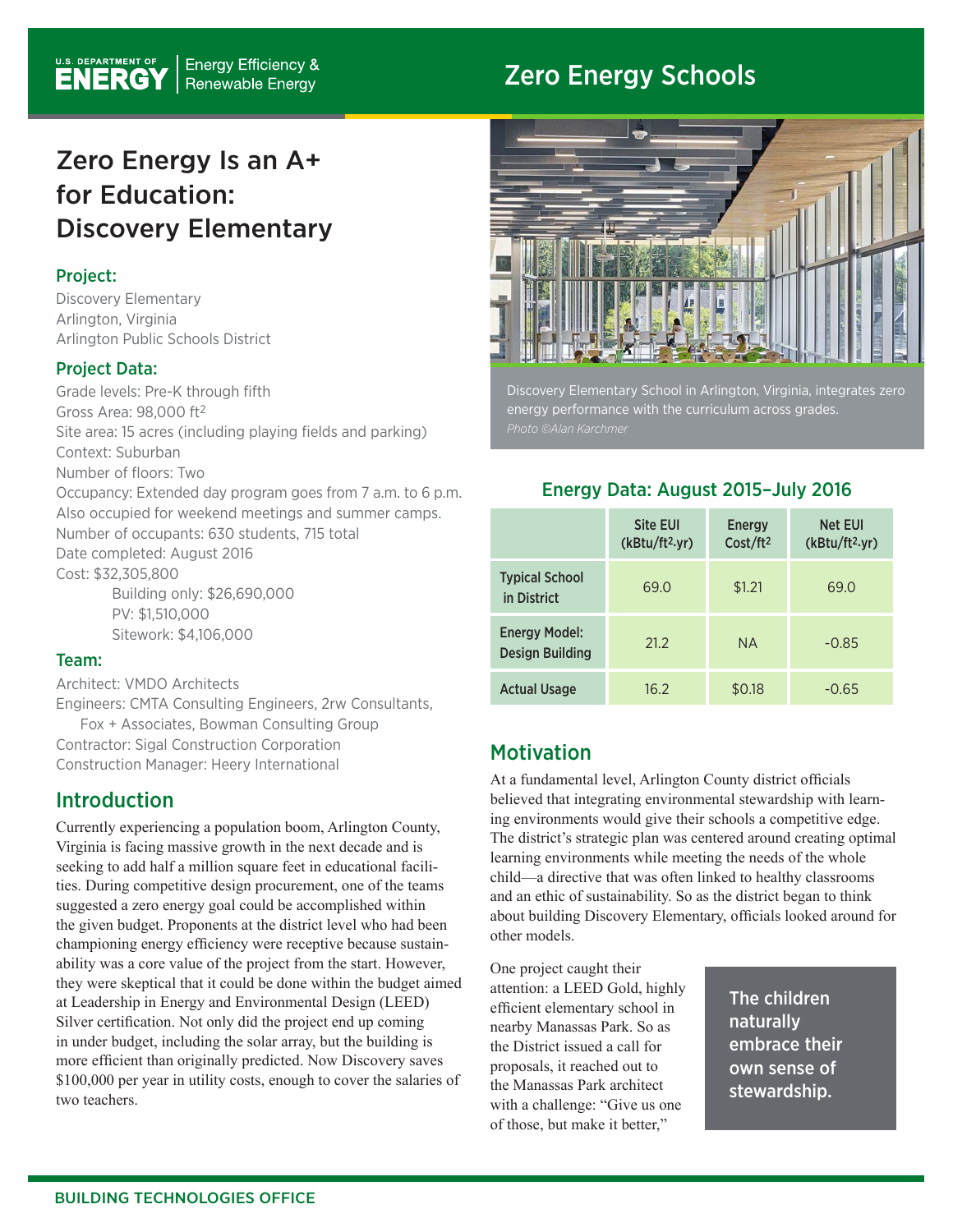

The zero energy design was accomplished within the original budget for the school. *Top photo ©AirPhotosLive; Bottom photo ©Lincoln Barbour*

remembers Wyck Knox, American Institute of Architects, associate principal at VMDO Architects.

Knox and his team proposed zero energy. Furthermore, they proposed it at the same price as the original budget, which was established for LEED Silver. "We were still coming out of the construction recession, and the cost of photovoltaics (PV) had really gone down. It seemed like the perfect opportunity to try out something big," Knox said.

The school board was interested in the concept but assumed that purchasing the solar panels would be too expensive. They decided to go forward with the project and design for a zero energy ready building and then bid the renewable energy system as an alternate. When the bids came in, however, the zero energy version was still \$1 million less than the original budget.

John Chadwick, assistant superintendent of facilities and operation at Arlington County Public Schools, remembers asking the school board if they wanted to go forward with purchasing the panels. "You don't have to do this. We'll still have the most energy-efficient building in the system," he told them. But they said, "Yes, it's within budget. We would like to do it," according to Chadwick.

## Design and Construction Process

Discovery was built adjacent to an existing middle school on a portion of the site that was previously considered unusable because of a sloped hillside. Even with those constraints, the design team experimented with various shapes and orientations for the new 630-student school. Every version was analyzed for energy efficiency and described in terms of how many solar panels it would take to offset the energy load.

The model that performed best was actually rejected. It was too compact and did not have enough sun exposure for daylighting. "It had to be a great school first," Knox said. Community leaders also expressed a desire for the school to fit the size and scale of the neighborhood. The team settled on a north-south orientation, which was ideal for daylighting and solar gain, and decided to terrace the school's three levels into the hillside in order to blend into the neighborhood.

An engineering firm that had successfully designed several zero energy schools in Kentucky was brought onto the team. The firm had experience with designing and modeling exterior wall assemblies constructed with insulated concrete forms—a construction technique that is rarely used in Virginia but that offers high insulation efficiency (R-value), high thermal mass, and good air sealing. Add LED lighting and geothermal wells for a groundsource heat pump system, and they had the main ingredients for a highly efficient school, Knox said.

Knox can make it sound easy, but Chadwick points to how conscientiously Knox's team designed each aspect of the building. "The roofscape of the building had to be designed very carefully," he said. The mechanical equipment had to be located on the inside of the building so that it "wouldn't take up room on the roof or cast any shade that might limit the output of the panels." (Keep in mind that the solar panels were bid as an alternate, so the design team didn't actually know whether they would be installed or not.)

The team's hard work paid off. In Discovery's first year of operation, the school achieved a site energy use intensity (EUI) of 16 kBtu/ft2·yr, which is 76% more efficient than the national

## **Technologies**

| <b>Windows</b>                                          | Double paned                                                                                        |
|---------------------------------------------------------|-----------------------------------------------------------------------------------------------------|
| <b>Envelope</b>                                         | Insulated concrete forms (8 in.<br>concrete core and 4 in. polystyrene)                             |
| Heating.<br>Ventilating, and<br><b>Air Conditioning</b> | Geothermal wells and small, distributed<br>floor-mounted heat pumps; demand-<br>control ventilation |
| Renewable<br><b>Energy System</b>                       | 1,700 photovoltaic panels, 496 kW                                                                   |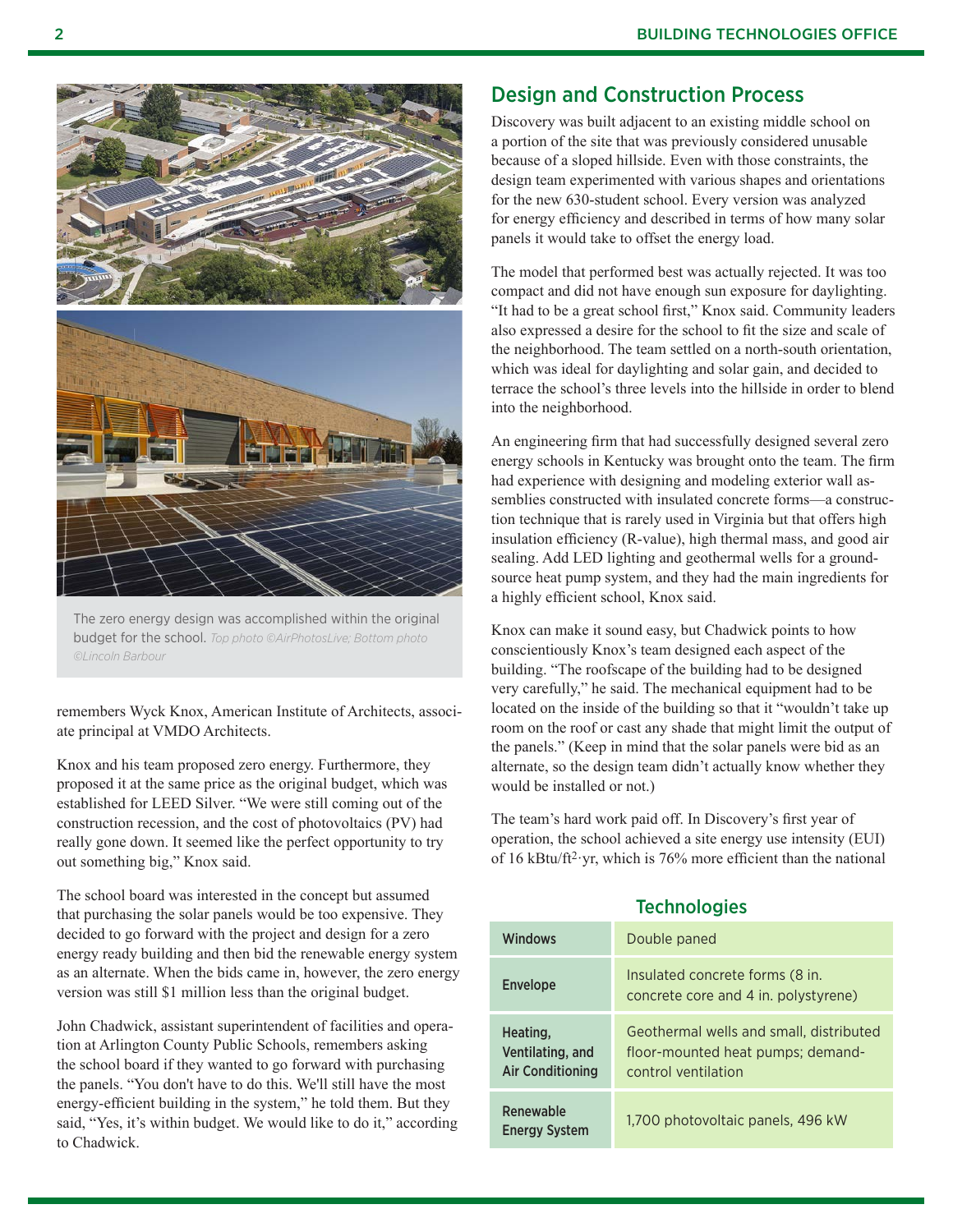**Costs** 

(Breakout reflects average bid results, not final costs)

| <b>Total cost</b>                                | $$342.16/ft^2$           |
|--------------------------------------------------|--------------------------|
| <b>Building cost (including PV)</b>              | \$289.97/ft <sup>2</sup> |
| Concrete                                         | \$24.51/ft <sup>2</sup>  |
| <b>Metals</b>                                    | \$23.33/ft <sup>2</sup>  |
| <b>Thermal and moisture</b>                      | \$17.25/ft <sup>2</sup>  |
| <b>Finishes</b>                                  | \$22.27/ft <sup>2</sup>  |
| Plumbing                                         | \$8.54/ft <sup>2</sup>   |
| <b>Heating, Ventilating and Air Conditioning</b> | \$52.23/ft <sup>2</sup>  |
| <b>Electrical System</b>                         | \$60.63/ft2              |
|                                                  |                          |

average for a comparably-sized school.<sup>1</sup> Actual energy use was slightly lower than what was predicted from the energy model used for design.

"The building performed incredibly well this year, and we're very proud of that," Chadwick said. "EUI is weather dependent, so if we have a mild year, we will do better, and if we don't have a mild year, then we will do worse. But we think we have plenty of margin to still be zero energy in a bad [weather] year."

The cost of Discovery Elementary might seem very high compared to most districts, but it falls within range of other schools in the area. Final construction costs for Discovery amounted to \$331.04/ft2. A comparable school built in Prince George's County, Maryland in 2014 cost \$293.97/ft2.

A portion of the difference in cost between similar schools and Discovery wasn't related to the zero energy goal. Several upgrades were added to the school in order to provide community amenities. Arlington County approved a total of 34 upgrades, such as added turf fields, increased gym size, and more restroom facilities, which amounted to \$3 million—or \$30.61/ft<sup>2</sup>—the costs of which were shared by the school district and the County.

Attempts to isolate costs related to the zero energy goal are complicated, but the team points to the bid day results that were broken up by class division to argue the zero energy design (without the solar panels) did not actually cost any more than a conventional school. "When you look at the percentage of the budget that the mechanical, electrical, and lighting equipment represent, it was around 30% of the overall budget," Knox said (see cost table). "That's around what you would expect, so we didn't really pay more for the high-performance mechanical systems."

1 Environmental Protection Agency's Table 1: 2003 CBECS National Median Source Energy Use and Performance Comparisons by Building Type.

"So then you're really just looking at the cost of the solar array," Knox said. Simple payback on the photovoltaic system at Discovery is estimated to be 13 years, Knox said. However, because the PV system works in conjunction with an energyefficient design, Discovery is saving approximately \$100,000 on energy costs per year, which more than makes up for the bond payment on the solar array.

As with Discovery, many school boards may be faced with the question, Why spend money on a solar array when that money could go to more square footage? Knox's answer is that that is a very valid concern. "However, a bond event is a one-time event, while your ongoing expenses (which come out of property taxes) are there forever, Knox said. "A zero energy building allows us to leverage that one-time debt event and translate it to savings that go on and on and on."

## Lessons Learned

For the project team, the lessons learned from Discovery have been about tracking performance and understanding maintainability.

Most sustainability programs are based on predicted energy use. "The thing about zero energy is that you don't get the medal until the building shows that it actually performs," Knox said.



A careful daylighting plan helps the project save energy. *Photo ©Alan Karchmer*